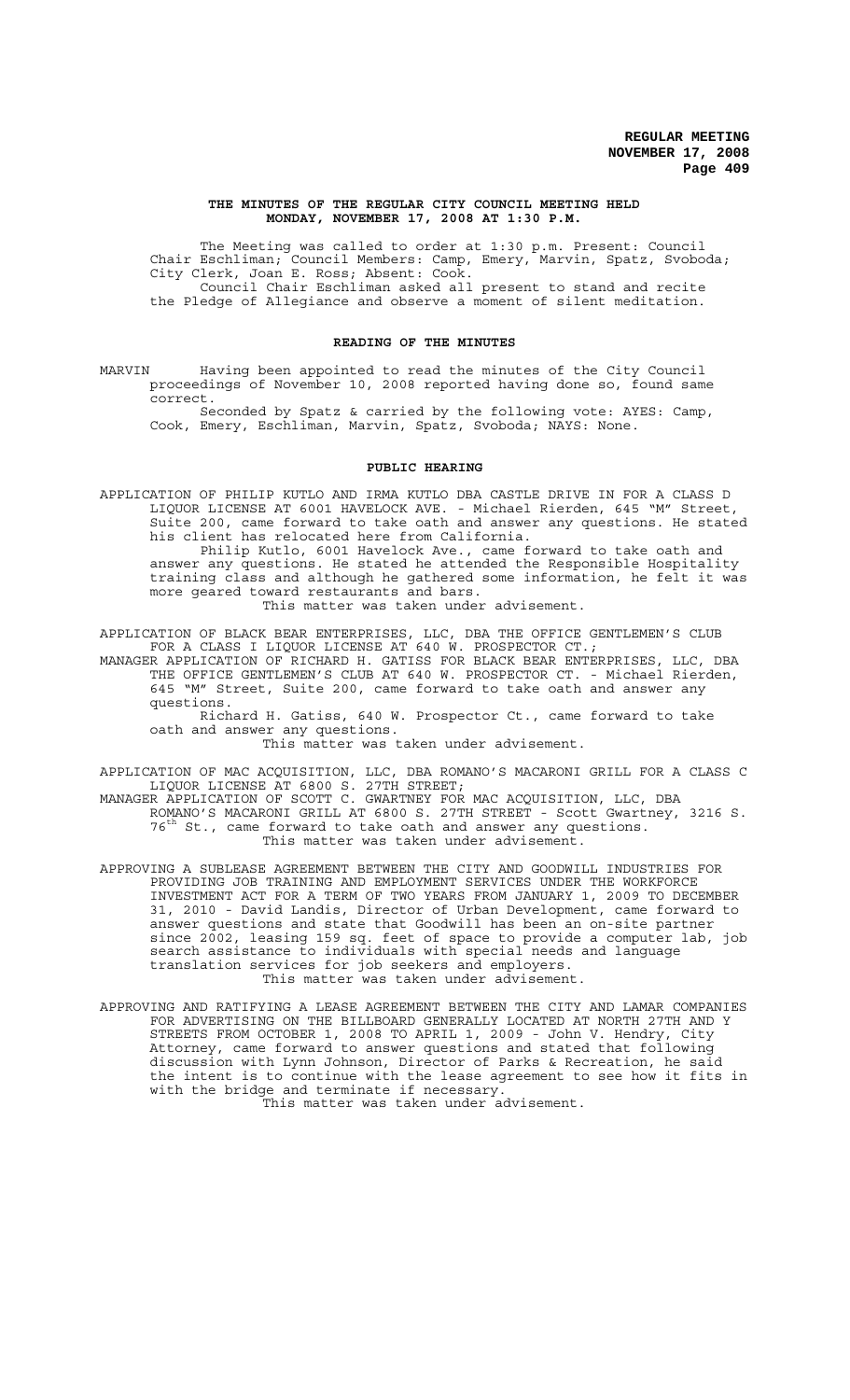APPROVING A CONTRACT BETWEEN THE CITY AND FUJI ELECTRIC INVOLVING THE EXPENDITURE OF MONEY FROM APPROPRIATIONS OF MORE THAN ONE YEAR FOR OZONE REPLACEMENT EQUIPMENT FOR LINCOLN WATER SYSTEM - Chad Blahak, Public Works & Utilities, came forward to answer questions. This matter was taken under advisement.

RE-ADOPTING THE WATER SYSTEM IMPACT FEE SCHEDULE, WATER DISTRIBUTION IMPACT FEE SCHEDULE, WASTEWATER IMPACT FEE SCHEDULE, ARTERIAL STREET IMPACT FEE SCHEDULE, AND NEIGHBORHOOD PARK AND TRAIL IMPACT FEE SCHEDULE WITHOUT ANY ADJUSTMENT FOR INFLATION FOR 2009 - John Lehman, no address given, came forward as a real estate consultant in support of freezing the impact fee rates until further research can be done. He said following a study of 185 cities, Lincoln's percentages seem to be much higher in each category except for parks.

Jerry Boyce, 4631 S. 67th, Homebuilder Association President, came forward in appreciation for the impact fee rate freeze approved in 2007 and in support of continuing the freeze for 2009. He said housing starts are down from a 33-year average of 885 single family building permits per year to a total of 569 in 2007 and just under 400 in 2008. He requested an opportunity for the Impact Fee Committee to make its recommendations and see if other revenue strategies might be suggested.

Kyle Fischer, 1135 M St., came forward representing the Chamber of Commerce, to express support of the resolution and to suggest that Council revisit this issue following the release of the Impact Fee Task Force Report. He stated the University of Nebraska Bureau of Business Research has done two studies that clearly indicate that growth pays for itself in Lincoln.

Russell Miller, 341 S. 52 $^{\rm nd}$  St., came forward representing the Lincoln Neighborhood Alliance in opposition to the rate freeze as this action will affect infrastructure and maintenance/building of streets. In response to questioning on growth, Mr. Miller said he defines growth as pairing a number of living-wage jobs with affordable housing. He said if the City is considering fairness, other services should be capped as well.

Coby Mach, Exec. Director of LIBA, came forward expressing support of the continuation of the impact fee freeze. He sited research findings that stated once impact fees reach \$1.25 per sq. ft. of residential property, one can expect a negative impact on the local economy and the construction industry. Mr. Mach said currently Lincoln's impact fees more than double that \$1.25 per sq. ft. rate.

Dean Hoag, 3310 Potomac Dr., LIBA President, was on hand for questioning.

Mark Hunzeker, 600 Wells Fargo Center, 1248 O Street, came forward in support of the impact fee freeze. He said growth needs to be financed by everyone. He suggested for future consideration, the Council might look at Section 12 of the City Charter in which LES makes a payment in lieu of tax of 5% of the gross revenues generated by customers within the city limits amounting to \$9.7 million. He feels as owners, risk bearers & debt backers of LES, the City of Lincoln is entitled to all of that money, not just the \$1.5 million received for the General Fund. He said the loss of \$8.2 million to the School District/County budget can be worked out in the next two years and made up under the current state aid formula.

Ed Patterson, 700 N. 24<sup>th</sup> St., came forward to compare the cost of services provided to various Colorado cities along the Front Range and state that Lincoln's impact fees are a fair amount to pay to bring water to the developer.

Stuart Long, 4412 NW 40<sup>th</sup> St., came forward to comment on City budget cuts and department fee increases as it relates to the impact fee rate freeze. He questioned why an increase is not imposed upon the home builders if there is a continued search for revenue.

Greg MacLean, Director of Public Works & Utilities, came forward in opposition to the proposed resolution as impact fees are used to determine bonding levels for long range financial planning for all the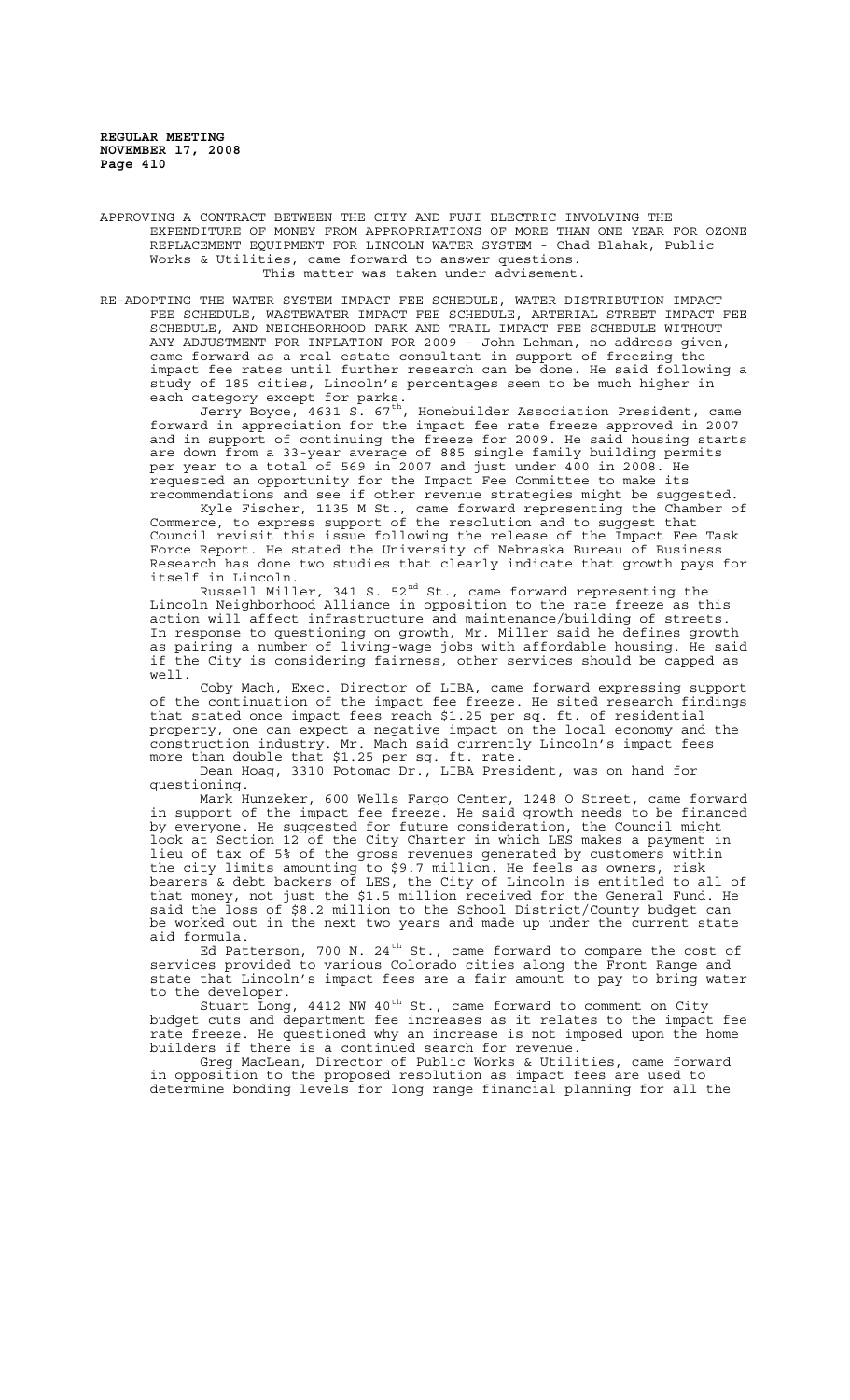utilities and road programs. He said freezing impact fees resulted in a \$65,000 reduction of projected revenues last year; this year will result in a \$178,000 reduction. He said without a revenue stream, capital projects are at risk which in turn affect jobs as well. In response to a question on identifying the breakdown of residential/commercial impact fee collection of \$5 million, Mr. MacLean said he would obtain those figures and provide them to Council.

This matter was taken under advisement.

APPROVING A SAFETY IMPROVEMENT PROJECT AGREEMENT BETWEEN THE CITY AND THE NEBRASKA DEPARTMENT OF ROADS SO THAT FEDERAL AND STATE FUNDING MAY BE USED FOR THE ENGINEERING AND CONSTRUCTION OF A ROUNDABOUT AT THE INTERSECTION OF NORTH 14TH STREET AND CORNHUSKER HIGHWAY;

APPROVING A SAFETY IMPROVEMENT PROJECT AGREEMENT BETWEEN THE CITY AND THE NEBRASKA DEPARTMENT OF ROADS SO THAT FEDERAL AND STATE FUNDING MAY BE USED FOR THE ENGINEERING AND CONSTRUCTION OF PEDESTRIAN COUNTDOWN SIGNAL HEADS AT VARIOUS SIGNALIZED LOCATIONS - Chad Blahak, Public Works & Utilities Department, came forward to answer questions and show a graphic concept of the roundabout intersection project. He said the north 14th Street exit ramp to eastbound Cornhusker Highway was lacking sufficient site distance resulting in high volume rear-end crashes. In an effort to have more questions answered about the roundabout project only, Council suggested further public hearing be delayed to a future date.

Mike Morosin, 1500 N. 15<sup>th</sup> St., came forward as an everyday traveler of the project area and commented that he feels the roundabout is good but fears it may present safety problems or delays if the traffic count is high.

This matter was taken under advisement.

**\*\* END OF PUBLIC HEARING \*\***

TOOK BREAK 4:04 P.M. **RECONVENED 4:16 P.M.** 

# **COUNCIL ACTION**

# **REPORTS OF CITY OFFICERS**

APPOINTING MAIZUYEN NGUYEN TO THE MULTICULTURAL ADVISORY COMMITTEE FOR A THREE-YEAR TERM EXPIRING SEPTEMBER 18, 2011 - CLERK read the following resolution, introduced by John Spatz, who moved its adoption: A-85126 BE IT RESOLVED by the City Council of the City of Lincoln,

Nebraska: That the appointment of Maizuyen Nguyen to the Multicultural Advisory Committee for a three-year term expiring September 18, 2011 is hereby approved.

Introduced by John Spatz Seconded by Emery & carried by the following vote: AYES: Camp, Emery, Eschliman, Marvin, Spatz, Svoboda; NAYS: None; ABSENT: Cook.

APPOINTING FRED HOKE TO THE AUDITORIUM ADVISORY BOARD FOR A SIX-YEAR TERM EXPIRING AUGUST 31, 2014 - CLERK read the following resolution,

introduced by John Spatz, who moved its adoption: A-85127 BE IT RESOLVED by the City Council of the City of Lincoln, Nebraska:

That the appointment of Fred Hoke to the Auditorium Advisory Board for a six-year term expiring August 31, 2014 is hereby approved.

Introduced by John Spatz Seconded by Emery & carried by the following vote: AYES: Camp, Emery, Eschliman, Marvin, Spatz, Svoboda; NAYS: None; ABSENT: Cook.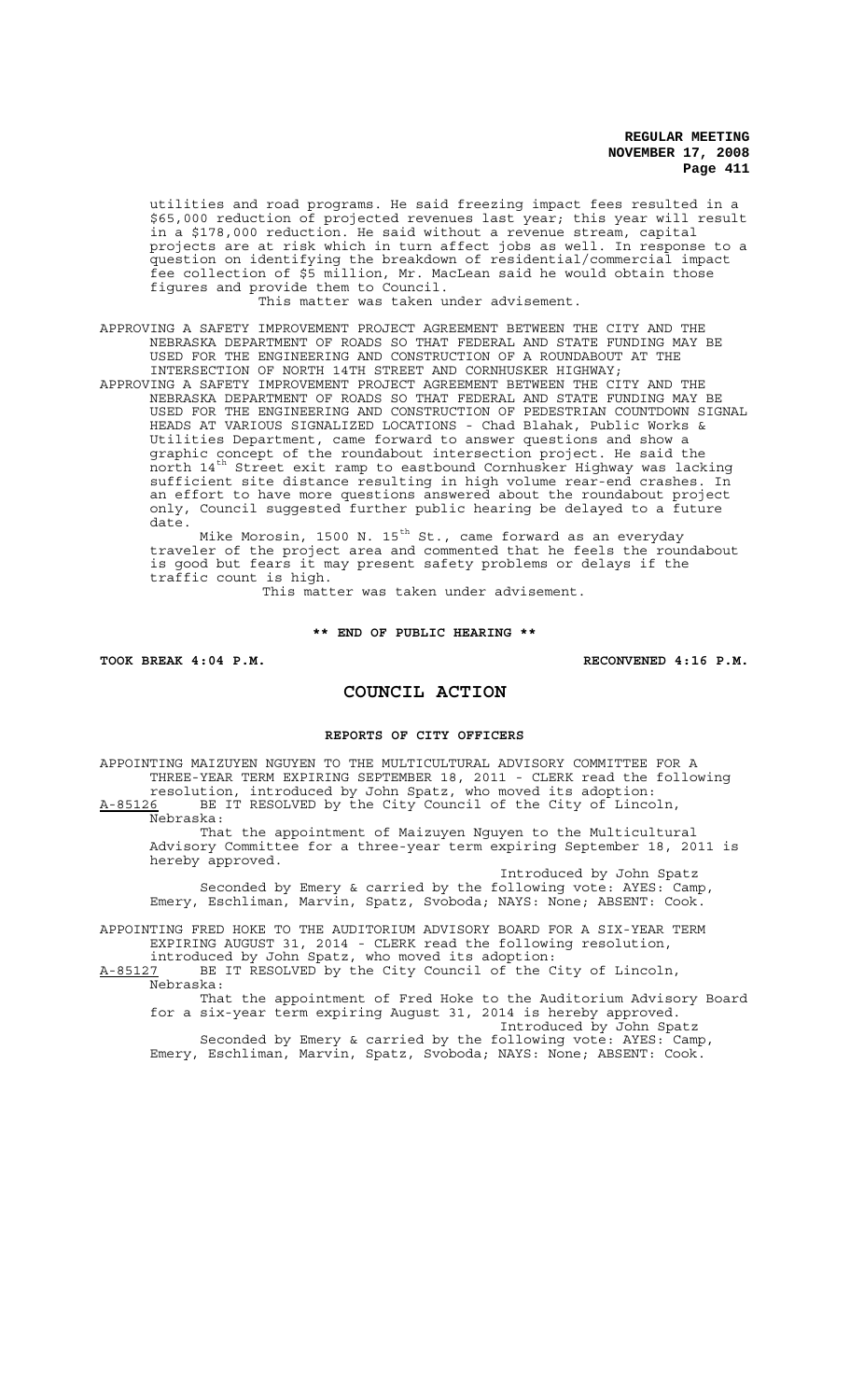REAPPOINTING THOMAS C. BALL TO THE AUDITORIUM ADVISORY BOARD FOR A SIX-YEAR TERM EXPIRING AUGUST 31, 2014 - CLERK read the following resolution, introduced by John Spatz, who moved its adoption: A-85128 BE IT RESOLVED by the City Council of the City of Lincoln, Nebraska: That the reappointment of Thomas C. Ball to the Auditorium Advisory Board for a six-year term expiring August 31, 2014 is hereby approved. Introduced by John Spatz Seconded by Emery & carried by the following vote: AYES: Camp, Emery, Eschliman, Marvin, Spatz, Svoboda; NAYS: None; ABSENT: Cook. REAPPOINTING KARLA COOPER, WENDY FRANCIS AND DICK NOBLE TO THE LINCOLN COMMISSION ON HUMAN RIGHTS FOR THREE-YEAR TERMS EXPIRING DECEMBER 31, 2011 - CLERK read the following resolution, introduced by John Spatz, who moved its adoption:<br>A-85129 BE IT RESOLVED by BE IT RESOLVED by the City Council of the City of Lincoln, Nebraska: That the reappointment of Karla Cooper, Wendy Francis and Dick Noble to the Lincoln Commission on Human Rights for three-year terms expiring December 31, 2011 is hereby approved. Introduced by John Spatz Seconded by Emery & carried by the following vote: AYES: Camp, Emery, Eschliman, Marvin, Spatz, Svoboda; NAYS: None; ABSENT: Cook. REAPPOINTING RAY STEVENS TO THE PARKS AND RECREATION ADVISORY BOARD FOR A THREE-YEAR TERM EXPIRING APRIL 27, 2011 - CLERK read the following resolution, introduced by John Spatz, who moved its adoption: A-85130 BE IT RESOLVED by the City Council of the City of Lincoln, Nebraska: That the reappointment of Ray Stevens to the Parks and Recreation Advisory Board for a three-year term expiring April 27, 2011 is hereby approved. Introduced by John Spatz Seconded by Emery & carried by the following vote: AYES: Camp, Emery, Eschliman, Marvin, Spatz, Svoboda; NAYS: None; ABSENT: Cook. RESOLUTION ASSESSING SPECIAL TAXES FOR THE COSTS OF THE IMPROVEMENTS IN THE DOWNTOWN BUSINESS IMPROVEMENT DISTRICT, THE DOWNTOWN MAINTENANCE DISTRICT AND THE CORE BUSINESS IMPROVEMENT DISTRICT OVERLAY, AS APPROVED BY THE BOARD OF EQUALIZATION ON MONDAY, NOVEMBER 10, 2008 - CLERK read the following resolution, introduced by Ken Svoboda, who moved its adoption:<br>A-85131 BE BE IT RESOLVED by the City Council of the City of Lincoln, Nebraska, that: The special taxes assessed November 10, 2008, to pay the costs of the improvements in the Downtown Business Improvement District, the Core Business Improvement District Overlay and the Downtown Maintenance District are hereby levied and that the period of time in which the assessments are to be paid shall be one (1) year. Introduced by Ken Svoboda Seconded by Emery & carried by the following vote: AYES: Camp, Emery, Eschliman, Marvin, Spatz, Svoboda; NAYS: None; ABSENT: Cook. CLERK'S LETTER AND MAYOR'S APPROVAL OF RESOLUTIONS AND ORDINANCES PASSED BY THE CITY COUNCIL ON NOVEMBER 5, 2008 - CLERK presented said report which was placed on file in the Office of the City Clerk. **(27-1)** LINCOLN WATER & WASTEWATER SYSTEM RECAPITULATION OF DAILY CASH RECEIPTS FOR THE MONTH OF OCTOBER, 2008 - CLERK presented said report which was placed on file in the Office of the City Clerk. **(8-71)**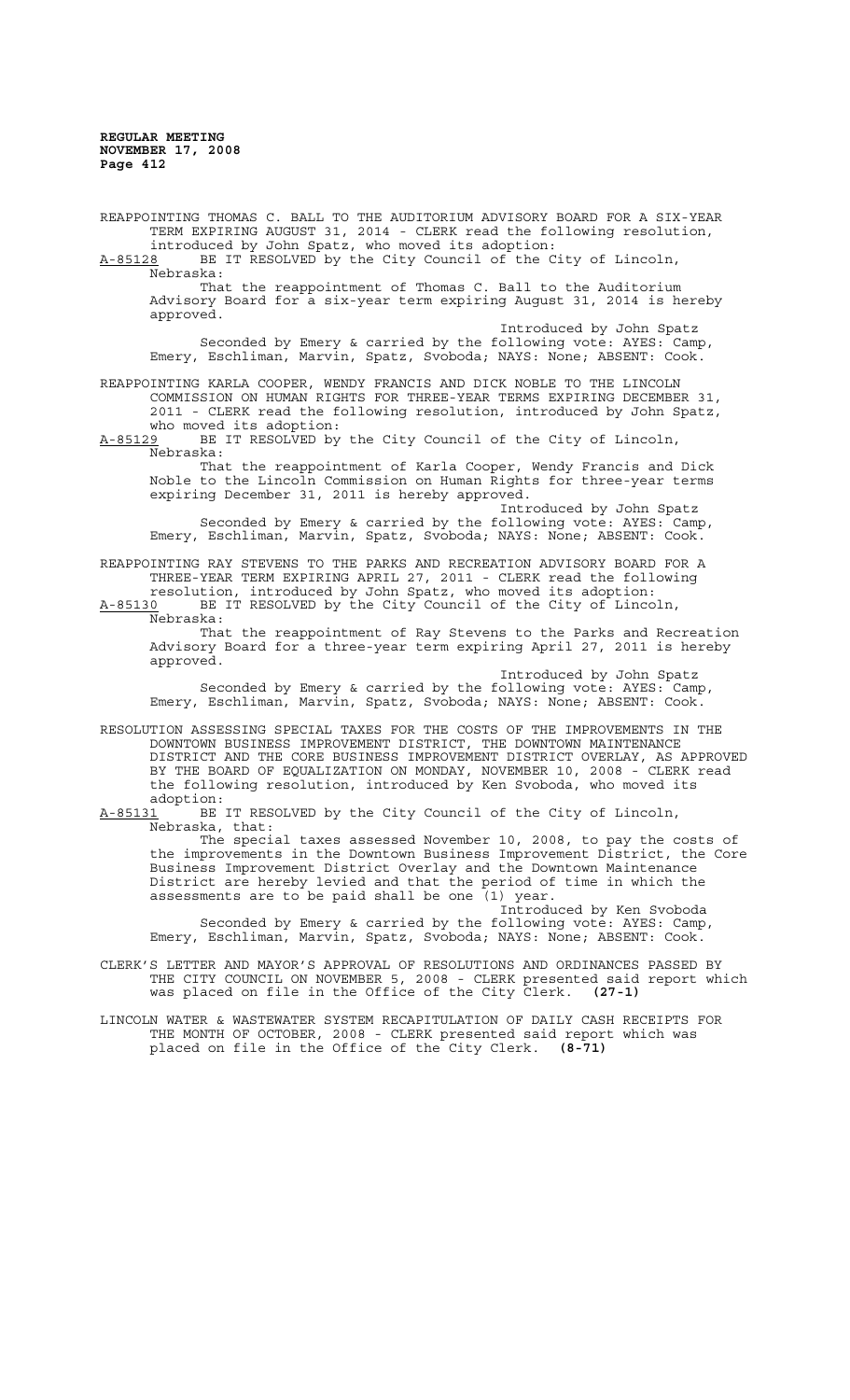#### **PETITIONS & COMMUNICATIONS**

SETTING THE HEARING DATE OF MONDAY, DECEMBER 8, 2008 AT 5:30 P.M. FOR THE APPLICATION OF LAN HUYNH DBA L & K LIQUOR FOR A CLASS D LIQUOR LICENSE LOCATED AT 335 N. 27TH STREET - CLERK read the following resolution, introduced by Ken Svoboda, who moved its adoption:

A-85132 BE IT RESOLVED by the City Council, of the City of Lincoln, that a hearing date is hereby set for Monday, December 8, 2008, at 5:30 p.m. or as soon thereafter as possible in the City Council Chambers, County-City Building, 555 S. 10th St., Lincoln, NE, for the application of Lan Huynh dba L & K Liquor for a Class D liquor license located at 335 N. 27th Street.

If the Police Dept. is unable to complete the investigation by said time, a new hearing date will be set. Introduced by Ken Svoboda

Seconded by Emery & carried by the following vote: AYES: Camp, Emery, Eschliman, Marvin, Spatz, Svoboda; NAYS: None; ABSENT: Cook.

THE FOLLOWING HAVE BEEN REFERRED TO THE PLANNING DEPARTMENT:

Change of Zone No. 08054 - Req. of the Director of Planning to amend Section 27.67.030 of the Lincoln Municipal Code to limit parking in the front yard in the R-1 through R-4 zoning districts to one- and twofamily dwellings; and repealing Section 27.67.030 of the Lincoln Municipal Code as hitherto existing.

Change of Zone No. 08055 - App. of Mark Hunzeker to amend Title 27 of the Lincoln Municipal Code to allow domestic shelters to be operated by for-profit entities in the H-2, H-3 and H-4 Commercial Districts by amending Section 27.03.213 to provide that domestic shelters comply with all applicable state licensure requirements; amending Sections 27.41.020, 27.43.020, and 27.45.020 to add domestic shelters as a permitted use in H-2, H-3, and H-4 Commercial Districts, respectively; and repealing Sections 27.03.213, 27.41.020, 27.43.020, and 27.45.020 of the Lincoln Municipal Code as hitherto existing.

Change of Zone No. 08056 - App. of Mark Hunzeker to amend Sections 27.27.020 and 27.67.040 of the Lincoln Municipal Code to allow domiciliary care facilities, elderly or retirement housing, and group homes as permitted uses in the O-3 Office Park District; amending Section 27.67.040 to provide that a parking stall with a minimum width of twelve feet shall be required at the rate of one space for every ten stalls required for elderly or retirement housing; and repealing Sections 27.27.020 and 27.67.040 of the Lincoln Municipal Code as hitherto existing.

Special Permit No. 08048 - App. of Darin Horst Efficient Design to allow parking in the front yard setback on property generally located at N. 70th Street and Kearney Street.

### **LIQUOR RESOLUTIONS**

APPLICATION OF PHILIP KUTLO AND IRMA KUTLO DBA CASTLE DRIVE IN FOR A CLASS D LIQUOR LICENSE AT 6001 HAVELOCK AVE. - CLERK read the following

resolution, introduced by Jon Camp, who moved its adoption for approval:<br>A-85133 BE IT RESOLVED by the City Council of the City of Lincoln, BE IT RESOLVED by the City Council of the City of Lincoln, Nebraska:

That after hearing duly had as required by law, consideration of the facts of this application, the Nebraska Liquor Control Act, and the pertinent City ordinances, the City Council recommends that the application of Philip Kutlo and Irma Kutlo dba Castle Drive In for a Class "D" liquor license at 6001 Havelock Avenue, Lincoln, Nebraska, for the license period ending April 30, 2009, be approved with the condition that the premise complies in every respect with all city and state regulations. The City Clerk is directed to transmit a copy of this resolution to the Nebraska Liquor Control Commission.

Introduced by Jon Camp Seconded by Emery & carried by the following vote: AYES: Camp, Emery, Eschliman, Marvin, Spatz, Svoboda; NAYS: None; ABSENT: Cook.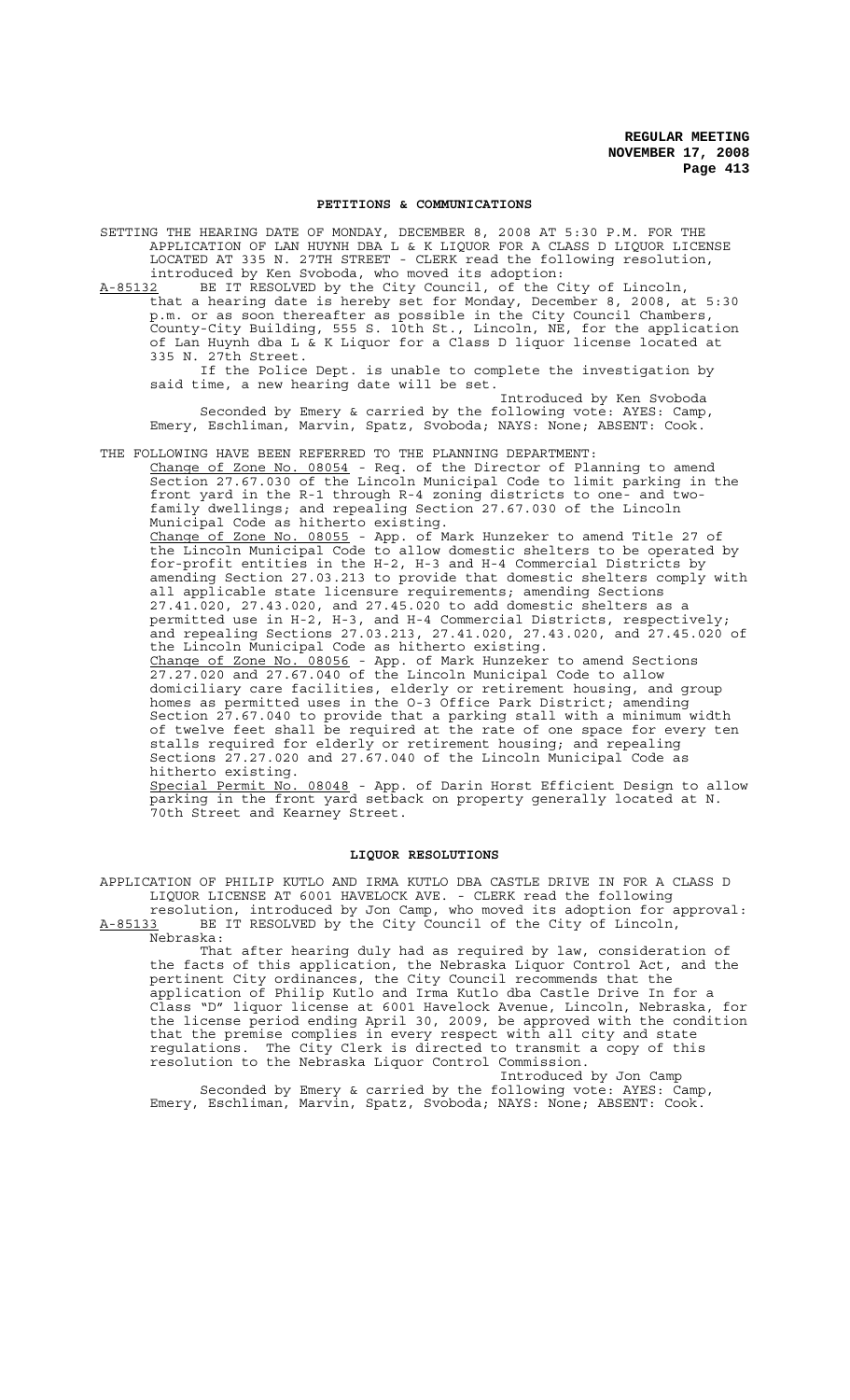APPLICATION OF BLACK BEAR ENTERPRISES, LLC, DBA THE OFFICE GENTLEMEN'S CLUB FOR A CLASS I LIQUOR LICENSE AT 640 W. PROSPECTOR CT. - CLERK read the following resolution, introduced by Jon Camp, who moved its adoption for approval:<br><u>A-85134</u> BE

BE IT RESOLVED by the City Council of the City of Lincoln, Nebraska:

That after hearing duly had as required by law, consideration of the facts of this application, the Nebraska Liquor Control Act, and the pertinent City ordinances, the City Council recommends that the application of Black Bear Enterprises, LLC, dba The Office Gentlemen's Club for a Class "I" liquor license at 640 W. Prospector Ct., Lincoln, Nebraska, for the license period ending April 30, 2009, be approved with the condition that the premise complies in every respect with all city and state regulations. The City Clerk is directed to transmit a copy of this resolution to the Nebraska Liquor Control Commission.

Introduced by Jon Camp

Seconded by Emery & carried by the following vote: AYES: Camp, Emery, Eschliman, Marvin, Spatz, Svoboda; NAYS: None; ABSENT: Cook.

MANAGER APPLICATION OF RICHARD H. GATISS FOR BLACK BEAR ENTERPRISES, LLC, DBA THE OFFICE GENTLEMEN'S CLUB AT 640 W. PROSPECTOR CT. - CLERK read the following resolution, introduced by Jon Camp, who moved its adoption for

approval:<br><u>A-85135</u> WHE A-85135 WHEREAS, Black Bear Enterprises, LLC, dba The Office Gentlemen's Club located at 640 W. Prospector Ct., Lincoln, Nebraska has been approved for a Retail Class "I" liquor license, and now requests that Richard H. Gatiss be named manager;

WHEREAS, Richard H. Gatiss appears to be a fit and proper person to manage said business.

NOW, THEREFORE, BE IT RESOLVED by the City Council of the City of Lincoln, Nebraska:

That after hearing duly had as required by law, consideration of the facts of this application, the Nebraska Liquor Control Act, and the pertinent City ordinances, the City Council recommends that Richard H. Gatiss be approved as manager of this business for said licensee. The City Clerk is directed to transmit a copy of this resolution to the Nebraska Liquor Control Commission.

Introduced by Jon Camp Seconded by Emery & carried by the following vote: AYES: Camp, Emery, Eschliman, Marvin, Spatz, Svoboda; NAYS: None; ABSENT: Cook.

APPLICATION OF MAC ACQUISITION, LLC, DBA ROMANO'S MACARONI GRILL FOR A CLASS C LIQUOR LICENSE AT 6800 S. 27TH STREET - CLERK read the following

resolution, introduced by Jon Camp, who moved its adoption for approval: A-85136 BE IT RESOLVED by the City Council of the City of Lincoln, Nebraska:

That after hearing duly had as required by law, consideration of the facts of this application, the Nebraska Liquor Control Act, and the pertinent City ordinances, the City Council recommends that the application of Mac Acquisition, LLC, dba Romano's Macaroni Grill for a Class "C" liquor license at 6800 S. 27th Street, Lincoln, Nebraska, for the license period ending October 31, 2009, be approved with the condition that the premise complies in every respect with all city and state regulations. The City Clerk is directed to transmit a copy of this resolution to the Nebraska Liquor Control Commission.

Introduced by Jon Camp Seconded by Emery & carried by the following vote: AYES: Camp, Emery, Eschliman, Marvin, Spatz, Svoboda; NAYS: None; ABSENT: Cook.

MANAGER APPLICATION OF SCOTT C. GWARTNEY FOR MAC ACQUISITION, LLC, DBA ROMANO'S MACARONI GRILL AT 6800 S. 27TH STREET - CLERK read the following resolution, introduced by Jon Camp, who moved its adoption for approval: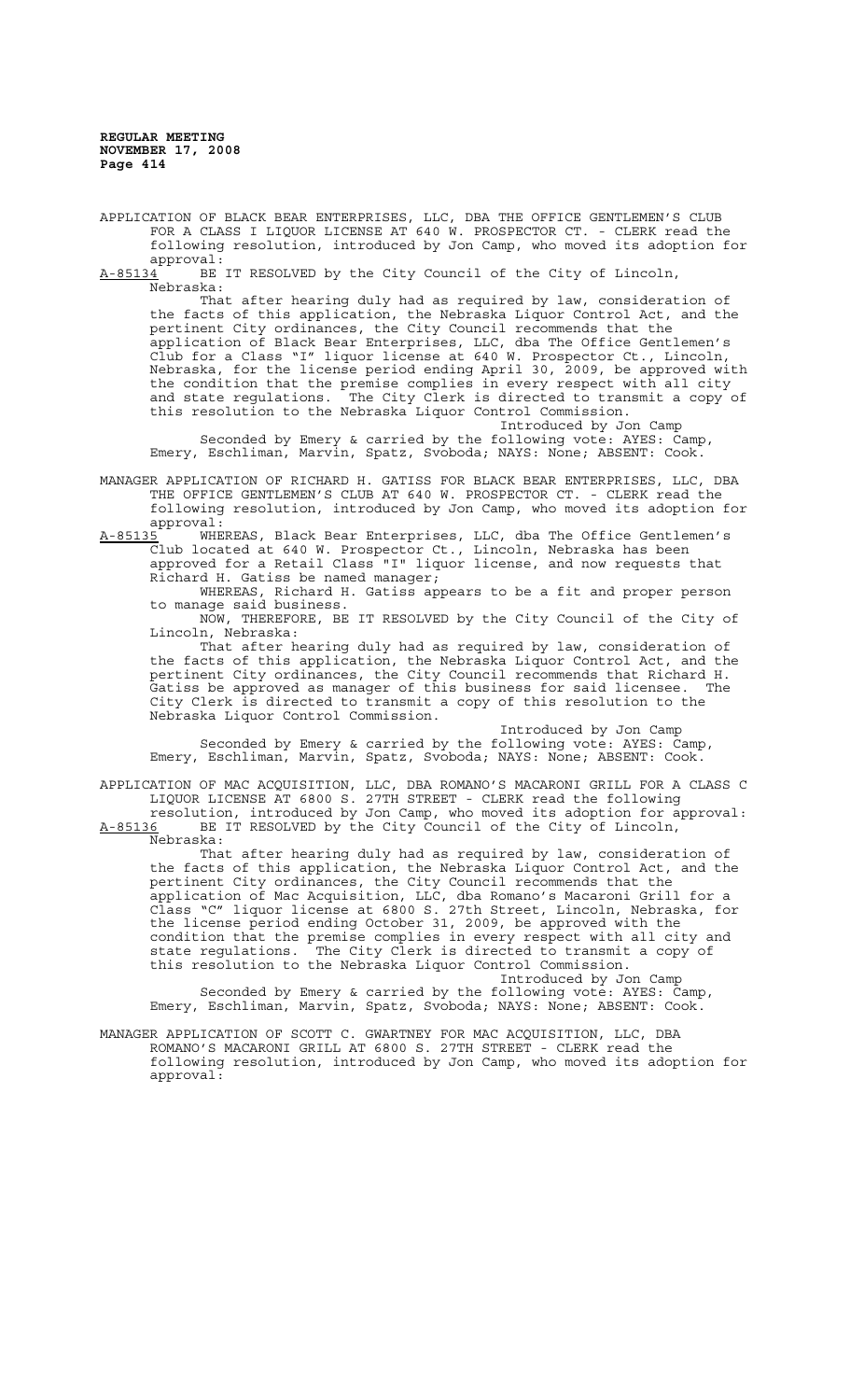A-85137 WHEREAS, Mac Acquisition, LLC, dba Romano's Macaroni Grill located at 6800 S. 27th Street, Lincoln, Nebraska has been approved for a Retail Class "C" liquor license, and now requests that Scott C. Gwartney be

named manager; WHEREAS, Scott C. Gwartney appears to be a fit and proper person to manage said business.

NOW, THEREFORE, BE IT RESOLVED by the City Council of the City of Lincoln, Nebraska:

That after hearing duly had as required by law, consideration of the facts of this application, the Nebraska Liquor Control Act, and the pertinent City ordinances, the City Council recommends that Scott C. Gwartney be approved as manager of this business for said licensee. The City Clerk is directed to transmit a copy of this resolution to the Nebraska Liquor Control Commission.

Introduced by Jon Camp Seconded by Emery & carried by the following vote: AYES: Camp, Emery, Eschliman, Marvin, Spatz, Svoboda; NAYS: None; ABSENT: Cook.

## **ORDINANCES - 2ND READING & RELATED RESOLUTIONS (as required)**

- APPROVING A SUBLEASE AGREEMENT BETWEEN THE CITY AND GOODWILL INDUSTRIES FOR PROVIDING JOB TRAINING AND EMPLOYMENT SERVICES UNDER THE WORKFORCE INVESTMENT ACT FOR A TERM OF TWO YEARS FROM JANUARY 1, 2009 TO DECEMBER 31, 2010 - CLERK read an ordinance, introduced by John Spatz, accepting and approving a Sublease Agreement between the City of Lincoln, Nebraska and Goodwill Industries for a lease of space at 1010 N Street, Lincoln, Lancaster County, Nebraska for a term of January 1, 2009 through December 31, 2010 whereby the City of Lincoln is subleasing space to Goodwill Industries, at the One Stop Career Center for providing job training and employment services under the Workforce Investment Act, the second time.
- APPROVING AND RATIFYING A LEASE AGREEMENT BETWEEN THE CITY AND LAMAR COMPANIES FOR ADVERTISING ON THE BILLBOARD GENERALLY LOCATED AT NORTH 27TH AND Y STREETS FROM OCTOBER 1, 2008 TO APRIL 1, 2009 - CLERK read an ordinance, introduced by John Spatz, ratifying and approving a Lease Agreement between the City of Lincoln and The Lamar Companies for the lease of billboard space for advertising at 27th and Y Streets, for a term commencing on October 1, 2008 and terminating on April 1, 2009, the second time.

### **PUBLIC HEARING RESOLUTIONS**

ACCEPTING THE REPORT OF NEW AND PENDING CLAIMS AGAINST THE CITY AND APPROVING DISPOSITION OF CLAIMS SET FORTH FOR THE PERIOD OF OCTOBER 16 - 31, 2008 - CLERK read the following resolution, introduced by John Spatz, who

moved its adoption:<br>A-85138 BE IT RESOLVE BE IT RESOLVED by the City Council of the City of Lincoln, Nebraska:

That the claims listed in the attached report, marked as Exhibit "A", dated November 3, 2008, of various new and pending tort claims filed against the City of Lincoln with the Office of the City Attorney or the Office of the City Clerk, as well as claims which have been disposed of, are hereby received as required by Neb. Rev. Stat. § 13-905 (Reissue 1997). The dispositions of claims by the Office of the City Attorney, as shown by the attached report, are hereby approved:

| DENIED                  | ALLOWED/RESOLVED                  |          |
|-------------------------|-----------------------------------|----------|
| Mary L. Steiner<br>Ŝ.   | 44.42 Elena & Heribeto            |          |
| State Farm Insurance    | Arteaga                           | \$753.97 |
| (Claim No. 27-E081-312) | 1,188.68 Sondra Lothrop           |          |
| Robin Derr              | 900.00 City repaired driveway     |          |
| Jesse Rabago            | 50.00 Debra S. Roberts            |          |
| Michael J. Diekmann     | 175,000.00 City repaired driveway |          |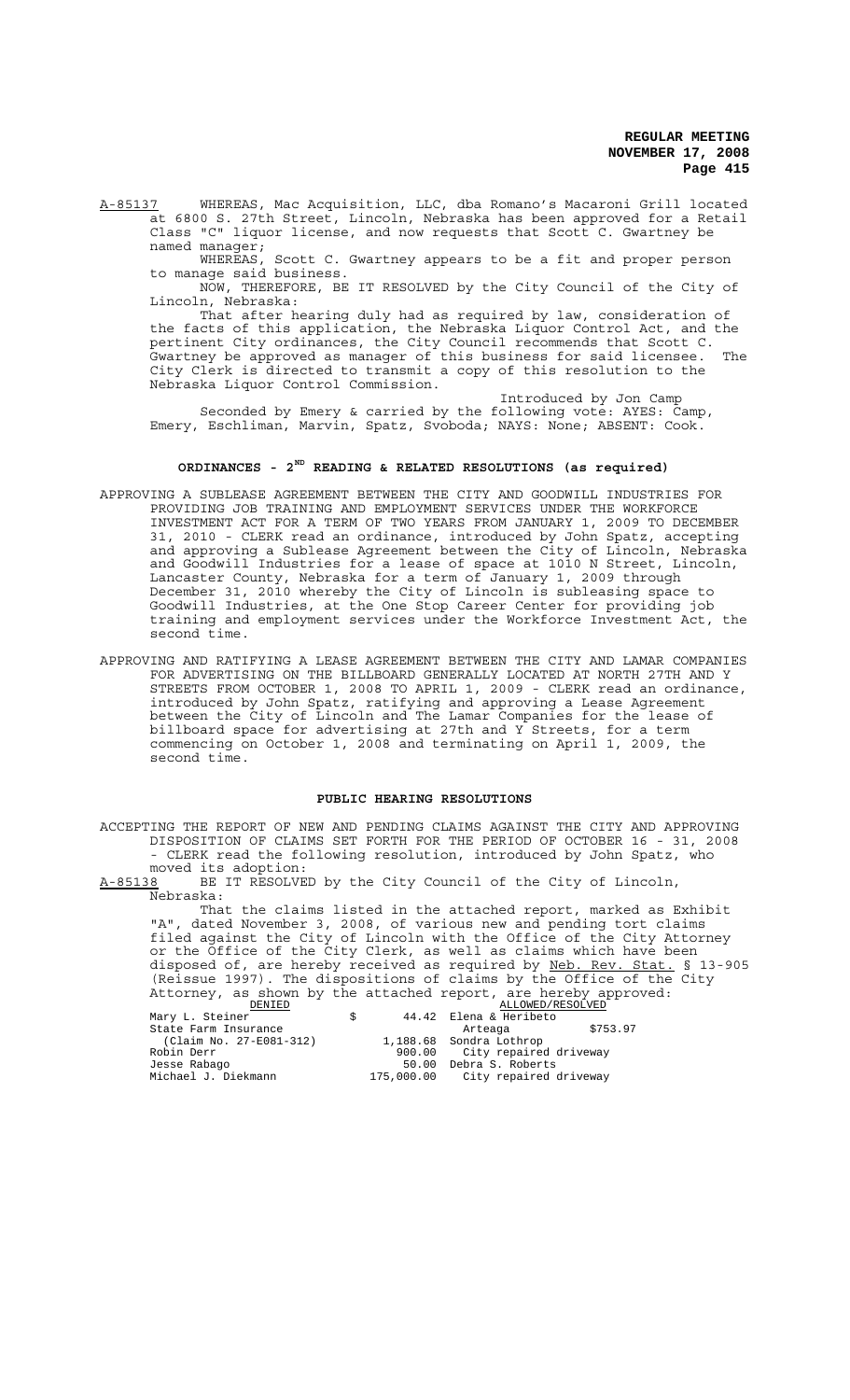WITHDRAWN Susan Chocholousek \$ 43,314.00 Laura Sheldon 500,000.00 The City Attorney is hereby directed to mail to the various claimants listed herein a copy of this resolution which shows the final disposition of their claim. Introduced by John Spatz

Seconded by Emery & carried by the following vote: AYES: Camp, Emery, Eschliman, Marvin, Spatz, Svoboda; NAYS: None; ABSENT: Cook.

APPROVING A CONTRACT BETWEEN THE CITY AND FUJI ELECTRIC INVOLVING THE EXPENDITURE OF MONEY FROM APPROPRIATIONS OF MORE THAN ONE YEAR FOR OZONE REPLACEMENT EQUIPMENT FOR LINCOLN WATER SYSTEM - CLERK read the

following resolution, introduced by John Spatz, who moved its adoption: A-85139 WHEREAS, the City of Lincoln desires to enter into an Agreement with Fuji Electric Corp. of America for ozone system replacement equipment for the Lincoln Water System; and

WHEREAS, said Agreement will involve the expenditure of money from appropriations of more than one year, and Article VII, Section 3 of the Charter of the City of Lincoln provides that no such expenditure of money from appropriations of more than one year shall be valid unless approved by resolution of the Council.

NOW, THEREFORE, BE IT RESOLVED by the City Council of the City of Lincoln, Nebraska:

That the Agreement in connection with Bid Spec. #08-249 between the City and Fuji Electric Corp. of America, Park 80 East, 2F, 160 Pehle Ave., Saddle Brook, NJ 07663 for the purchase of ozone system replacement equipment for use by the Lincoln Water System is hereby approved and the Mayor is authorized to execute the same on behalf of the City.

The City Clerk is directed to return three fully executed copies of this Resolution and the Agreement to Jerry Obrist, Public Utilities Coordinator, for its records and one for transmittal to the parties. Introduced by John Spatz

Seconded by Emery & carried by the following vote: AYES: Camp, Emery, Eschliman, Marvin, Spatz, Svoboda; NAYS: None; ABSENT: Cook.

APPROVING A TWO-YEAR GRANT CONTRACT BETWEEN THE CITY AND FRESH START TO PROVIDE GRANT FUNDS IN THE AMOUNT OF \$12,500.00 PER YEAR FOR ITS TRANSITIONAL HOUSING AND SUPPORTIVE SERVICES FOR WOMEN PROGRAMS - CLERK read the following resolution, introduced by John Spatz, who moved its adoption:

A-85140 BE IT RESOLVED by the City Council of the City of Lincoln, Nebraska:

That the attached two-year Grant Contract between the City of Lincoln and Fresh Start to provide grant funds in the amount of \$12,500.00 per year for its transitional housing and supportive services for women programs, upon the terms and conditions as set forth in said contract, is hereby approved and the Mayor is authorized to execute the same on behalf of the City.

The City Clerk is directed to transmit one fully executed original Contract to Fresh Start, 2323 F Street, Lincoln, NE 68510, and a copy of said Contract to the Finance Department.

Introduced by John Spatz Seconded by Emery & carried by the following vote: AYES: Camp, Emery, Eschliman, Marvin, Spatz, Svoboda; NAYS: None; ABSENT: Cook.

APPROVING A TWO-YEAR GRANT CONTRACT BETWEEN THE CITY AND THE INDIAN CENTER TO PROVIDE GRANT FUNDS IN THE AMOUNT OF \$5,000.00 PER YEAR FOR ITS YOUTH PROGRAM - CLERK read the following resolution, introduced by John Spatz, who moved its adoption:<br>A-85141 BE IT RESOLVED bv

BE IT RESOLVED by the City Council of the City of Lincoln, Nebraska: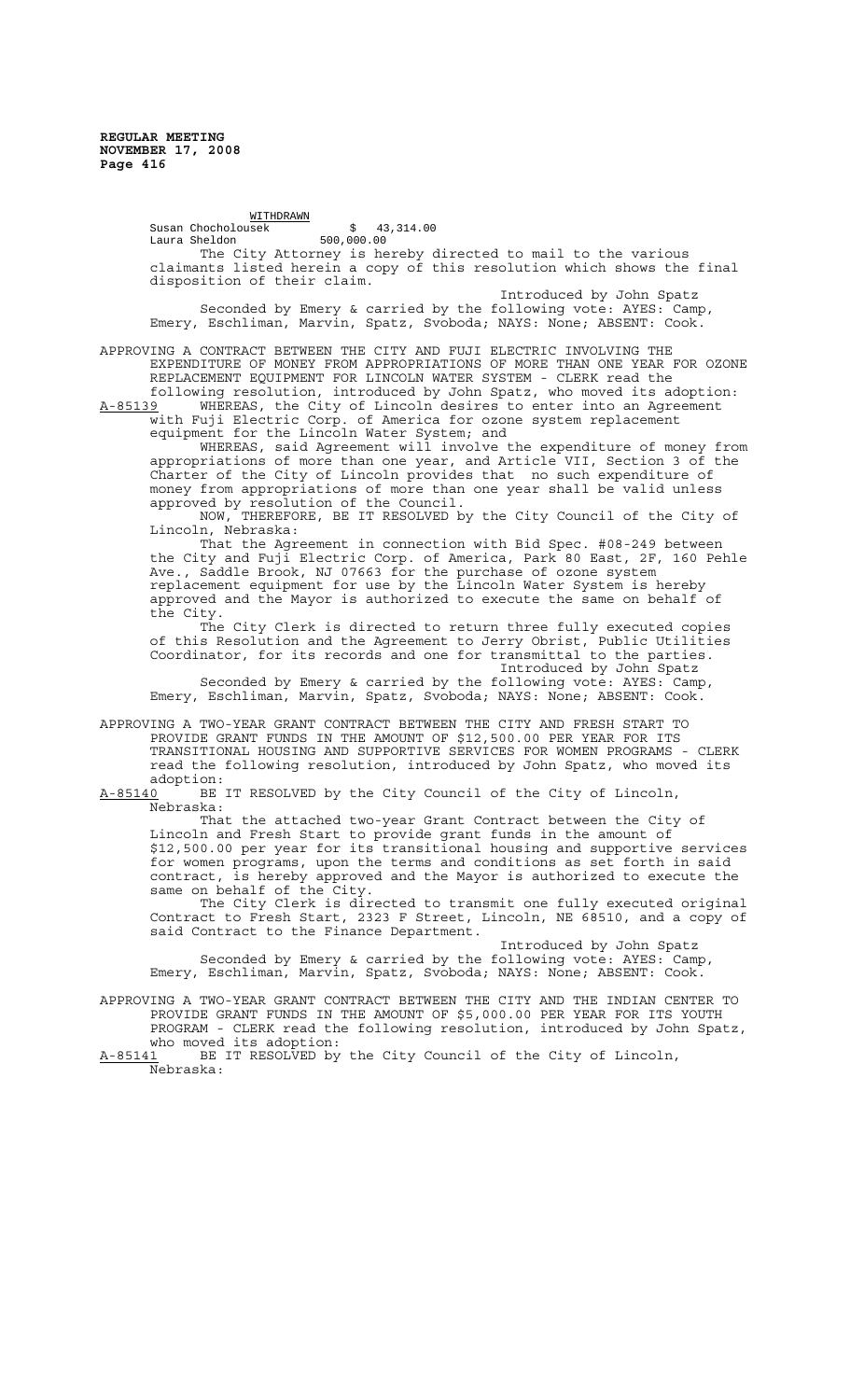That the attached two-year Grant Contract between the City of Lincoln and the Indian Center to provide grant funds in the amount of \$5,000.00 per year for its Youth Program, upon the terms and conditions as set forth in said contract, is hereby approved and the Mayor is authorized to execute the same on behalf of the City.

The City Clerk is directed to transmit one fully executed original Contract to Indian Center, Inc., 1100 Military Road, Lincoln, NE 68508, and a copy of said Contract to the Finance Department.

Introduced by John Spatz Seconded by Emery & carried by the following vote: AYES: Camp, Emery, Eschliman, Marvin, Spatz, Svoboda; NAYS: None; ABSENT: Cook.

RE-ADOPTING THE WATER SYSTEM IMPACT FEE SCHEDULE, WATER DISTRIBUTION IMPACT FEE SCHEDULE, WASTEWATER IMPACT FEE SCHEDULE, ARTERIAL STREET IMPACT FEE SCHEDULE, AND NEIGHBORHOOD PARK AND TRAIL IMPACT FEE SCHEDULE WITHOUT ANY ADJUSTMENT FOR INFLATION FOR 2009 - CLERK read the following resolution, introduced by John Spatz, who moved its adoption:

A-85142 MHEREAS, Lincoln Municipal Code Section 27.82.050 provides for the City Council to determine the amount of each required impact fee through the use of impact fee schedules; and

WHEREAS, the City Council has considered the Lincoln Impact Fee Study prepared by Duncan & Associates dated October, 2002; and

WHEREAS, the City Council has adopted the Water System Impact Fee Schedule, Water Distribution Impact Fee Schedule, Wastewater Impact Fee Schedule, Arterial Street Impact Fee Schedule, and Neighborhood Park and Trail Impact Fee Schedule, establishing such impact fees for 2003, 2004, 2005, 2006, and 2007 as set forth is Attachments A, B, C, D, and E to Resolution No. A-81905; and

WHEREAS, pursuant to subsection (k) of Lincoln Municipal Code 27.82.110 beginning on January 1, 2005 and on January 1 of each following year unless and until the impact fee schedules are otherwise revised or replaced by the City Council, each amount set forth in each schedule shall be adjusted to reflect the effects of inflation on those costs set forth in the Impact Fee Study; and

WHEREAS, on January 14, 2008, the City Council adopted Resolution No. A-84678 adopting the Water System Impact Fee Schedule, Water Distribution Impact Fee Schedule, Wastewater Impact Fee Schedule, Arterial Street Impact Fee Schedule, and Neighborhood Park and Trail Impact Fee Schedule beginning January 1, 2007, for calendar year 2008 without any adjustment for inflation; and

WHEREAS, pursuant to Resolution No. A-84678 beginning on January 1, 2009 and on January 1 of each following year, unless and until the impact fee schedules are otherwise revised or replaced by the City Council, each amount set forth in each schedule shall be adjusted to reflect the effects of inflation on those costs set forth in the Impact Fee Study; and

WHEREAS, the City Council has determined that the Water System Impact Fee Schedule, Water Distribution Impact Fee Schedule, Wastewater Impact Fee Schedule, Arterial Street Impact Fee Schedule, and Neighborhood Park and Trail Impact Fee Schedule beginning January 1, 2007 should be re-adopted for calendar year 2009 without any adjustment for inflation.

NOW, THEREFORE, BE IT RESOLVED by the City Council of the City of Lincoln, Nebraska:

That the Water System Impact Fee Schedule, Water Distribution Impact Fee Schedule, Wastewater Impact Fee Schedule, Arterial Street Impact Fee Schedule, and Neighborhood Park and Trail Impact Fee Schedule beginning January 1, 2007 (Attachments A, B, C, D, and E respectively) established by Resolution No. A-81905 are hereby re-adopted for calendar year 2009.

BE IT FURTHER RESOLVED that on January 1, 2010 and on January 1 of each following year, unless and until said re-adopted impact fee schedules beginning January 1, 2007 are otherwise revised or replaced, each amount set forth in each schedule shall be adjusted to reflect the effects of inflation on those costs as set forth in the Impact Fee Study.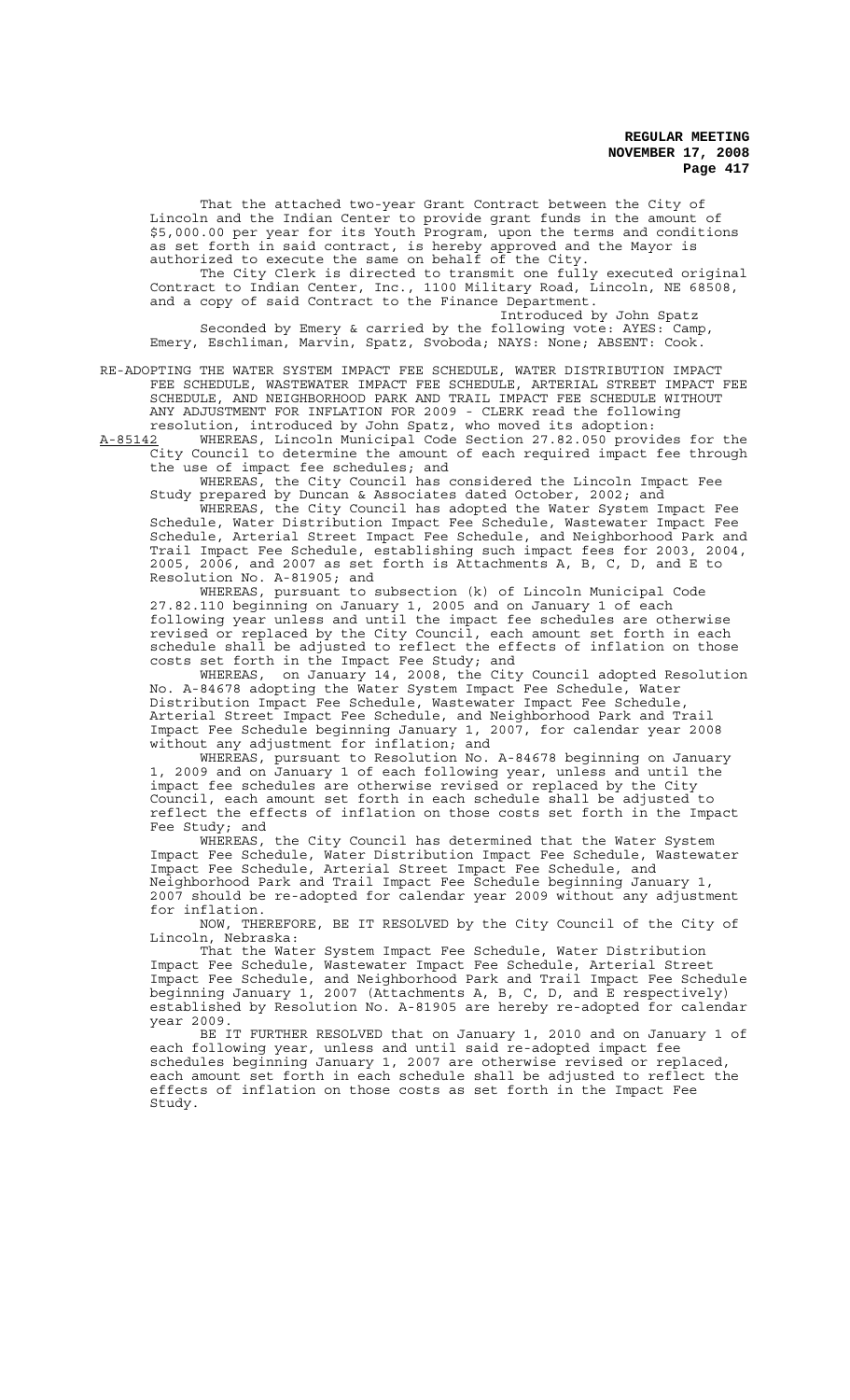BE IT FURTHER RESOLVED that the City Council will study the effect of Impact Fees on development and the economic health of the City. Introduced by John Spatz Seconded by Emery & carried by the following vote: AYES: Camp, Eschliman, Spatz, Svoboda; NAYS: Emery, Marvin; ABSENT: Cook.

APPROVING A SAFETY IMPROVEMENT PROJECT AGREEMENT BETWEEN THE CITY AND THE NEBRASKA DEPARTMENT OF ROADS SO THAT FEDERAL AND STATE FUNDING MAY BE USED FOR THE ENGINEERING AND CONSTRUCTION OF A ROUNDABOUT AT THE INTERSECTION OF NORTH 14TH STREET AND CORNHUSKER HIGHWAY - PRIOR to reading:

# SPATZ Moved to continue Public Hearing on Bill No. 08R-291 with Action on December 1, 2008.

Seconded by Svoboda & carried by the following vote: AYES: Camp, Emery, Eschliman, Marvin, Spatz, Svoboda; NAYS: None; ABSENT: Cook.

APPROVING A SAFETY IMPROVEMENT PROJECT AGREEMENT BETWEEN THE CITY AND THE NEBRASKA DEPARTMENT OF ROADS SO THAT FEDERAL AND STATE FUNDING MAY BE USED FOR THE ENGINEERING AND CONSTRUCTION OF PEDESTRIAN COUNTDOWN SIGNAL HEADS AT VARIOUS SIGNALIZED LOCATIONS - CLERK read the following resolution, introduced by John Spatz, who moved its adoption:

A-85143 BE IT RESOLVED by the City Council of the City of Lincoln, A-85143 BE<br>Nebraska:

That the attached Agreement between the City of Lincoln and the State of Nebraska Department of Roads for Project No. HSIP-5239(7), State CN-12927, City Project No. 701076, for the engineering and construction of pedestrian countdown signal heads at various signalized locations, in accordance with the terms and conditions contained in said Agreement, is hereby approved and the Mayor is authorized to execute the same on behalf of the City of Lincoln.

The City Clerk is directed to return the executed copies of the Agreement to the Public Works and Utilities Department, for transmittal and execution by the State Department of Roads.

Introduced by John Spatz Seconded by Svoboda & carried by the following vote: AYES: Camp, Emery, Eschliman, Marvin, Spatz, Svoboda; NAYS: None; ABSENT: Cook.

# **ORDINANCE - 1ST READING & RELATED RESOLUTIONS (AS REQUIRED)**

CHANGE OF ZONE 3134D - APPLICATION OF CASEYCO, INC. TO AMEND THE WILLOW SPRINGS PLANNED UNIT DEVELOPMENT TO EXPAND THE BOUNDARY BY APPROXIMATELY .41 ACRES AND TO ALLOW APPROXIMATELY 3,500 SQUARE FEET OF ADDITIONAL OFFICE FLOOR AREA, ON PROPERTY GENERALLY LOCATED AT PIONEERS BOULEVARD AND LUCILE DRIVE - CLERK read an ordinance, introduced by Ken Svoboda, amending the Development Plan for Willow Springs Planned Unit Development to include property generally located at Pioneers Boulevard and Lucile Drive, to expand the boundary of the PUD by approximately .41 of an acre, and increase the amount of office floor area by 3,500 square feet, the first time.

CHANGE OF ZONE 08053HP - APPLICATION OF ENGINEERING DESIGN CONSULTANTS ON BEHALF OF KEVIN D. AND CARLA J. PINNEO TO DESIGNATE THE FOSTER HOUSE AT 1021 D STREET AS A HISTORIC LANDMARK - PRIOR to reading:

MARVIN Moved to waive the rules for Bill No.  $08-160$  to have  $2<sup>nd</sup>$  and  $3<sup>rd</sup>$ Readings on December 1, 2008.

Seconded by Emery & carried by the following vote: AYES: Camp, Emery, Eschliman, Marvin, Spatz, Svoboda; NAYS: None; ABSENT: Cook. CLERK Read an ordinance, introduced by Ken Svoboda, amending the City of Lincoln District Map attached to and made a part of Title 27 of the

Lincoln Municipal Code by designating certain property as a Landmark, the first time.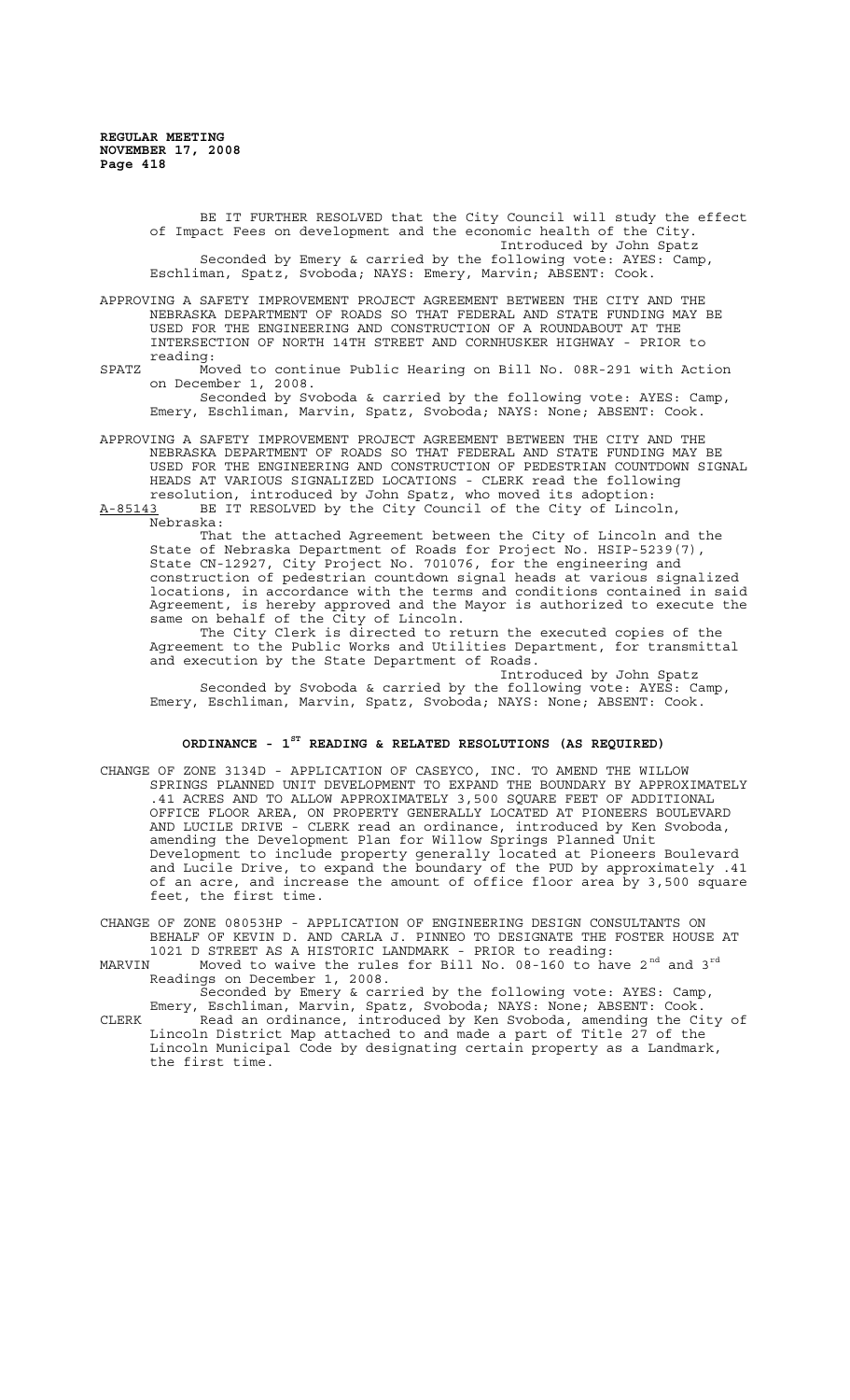# **ORDINANCES - 3RD READING & RELATED RESOLUTIONS (as required)**

AMENDING CHAPTER 2.18 OF THE LINCOLN MUNICIPAL CODE RELATING TO THE CITY'S PURCHASING DIVISION TO UPDATE DEPARTMENT EXPENDITURE AMOUNTS AND TO INCORPORATE THE CHANGES TO THE CITY CHARTER APPROVED BY THE VOTERS IN THE MAY 2008 ELECTION, BY AMENDING SECTION 2.18.020 TO INCREASE THE LEVEL OF REPAIR EXPENDITURES WHICH REQUIRE PURCHASE BY BIDDING, AND TO CONFORM LANGUAGE TO THE REVISED CHARTER PROVISIONS; AMENDING SECTION 2.18.030 TO INCREASE THE THRESHOLD OF EXPENDITURES WHICH REQUIRE BIDDING TO \$25,000, TO UPDATE DEPARTMENT EXPENDITURE AMOUNTS, TO UPDATE OBSOLETE LANGUAGE TO REFLECT ELECTRONIC BIDDING PROVISIONS, TO PROVIDE ADDITIONAL GROUNDS UNDER WHICH THE CITY COULD DISQUALIFY VENDORS FROM BIDDING, TO CREATE AN APPEAL PROCESS FOR DISQUALIFIED VENDORS, AND TO STREAMLINE PURCHASING PROVISIONS ALLOWING JOINT PURCHASING WITH OTHER UNITS OF GOVERNMENT; BY AMENDING SECTION 2.18.060 TO AUTHORIZE THE PURCHASING AGENT TO REQUIRE PRE-DELIVERY OR POST DELIVERY INSPECTIONS FOR PURCHASES, AND TO REQUIRE INSPECTIONS FOR ALL PURCHASES OVER \$100,000; AND REPEALING SECTIONS 2.18.020, 2.18.030, AND 2.18.060 OF THE LINCOLN MUNICIPAL CODE AS HITHERTO EXISTING - PRIOR to reading:

CAMP Moved MTA #1 to Bill No. 08-154 in the following manner: 1. On page 7, lines 6 through 9, delete the overstriking and retain the original language of subparagraph (o).

Seconded by Spatz & **LOST** by the following vote: AYES: None; NAYS: Camp, Emery, Eschliman, Marvin, Spatz, Svoboda; ABSENT: Cook.

CAMP Moved to delay Action on Bill No. 08-154 to December 1, 2008. ESCHLIMAN Passed the gavel to Vice Chair Emery.

Seconded by Eschliman & **LOST** by the following vote: AYES: Camp; NAYS: Emery, Eschliman, Marvin, Spatz, Svoboda; ABSENT: Cook. EMERY Passed the gavel back to Chair Eschliman.

CLERK Read an ordinance, introduced by Dan Marvin, amending Chapter 2.18 of the Lincoln Municipal Code relating to the City's Purchasing Division to update department expenditure amounts and to incorporate the changes to the City Charter approved by the voters in the May 2008 election, by amending Section 2.18.020 to increase the level of repair expenditures which require purchase by bidding, and to conform language to the revised Charter provisions; amending Section 2.18.030 to increase the threshold of expenditures which require bidding to \$25,000, to update department expenditure amounts, to update obsolete language to reflect electronic bidding provisions, to provide additional grounds under which the City could disqualify vendors from bidding, to create an appeal process for disqualified vendors, and to streamline purchasing provisions allowing joint purchasing with other units of government; by amending Section 2.18.060 to authorize the Purchasing Agent to require pre-delivery or post delivery inspections for purchases, and to require inspections for all purchases over \$100,000; and repealing Sections 2.18.020, 2.18.030, and 2.18.060 of the Lincoln Municipal Code as hitherto existing, the third time.

MARVIN Moved to pass the ordinance as read.

Seconded by Emery & carried by the following vote: AYES: Camp, Emery, Eschliman, Marvin, Spatz, Svoboda; NAYS: None; ABSENT: Cook. The ordinance, being numbered **#19176**, is recorded in Ordinance Book #26, Page

CHANGE OF ZONE 08052 – APPLICATION OF VIEN C. LE FOR A CHANGE OF ZONE FROM B-1 LOCAL BUSINESS DISTRICT TO R-2 RESIDENTIAL DISTRICT ON PROPERTY GENERALLY LOCATED AT NORTH 45TH STREET AND W STREET - CLERK read an ordinance, introduced by Dan Marvin, amending the Lincoln Zoning District Maps adopted by reference and made a part of Title 27 of the Lincoln Municipal Code, pursuant to Section 27.05.020 of the Lincoln Municipal Code, by changing the boundaries of the districts established and shown thereon, the third time.

MARVIN Moved to pass the ordinance as read.

Seconded by Svoboda & carried by the following vote: AYES: Camp, Emery, Eschliman, Marvin, Spatz, Svoboda; NAYS: None; ABSENT: Cook. The ordinance, being numbered **#19177**, is recorded in Ordinance Book #26, Page